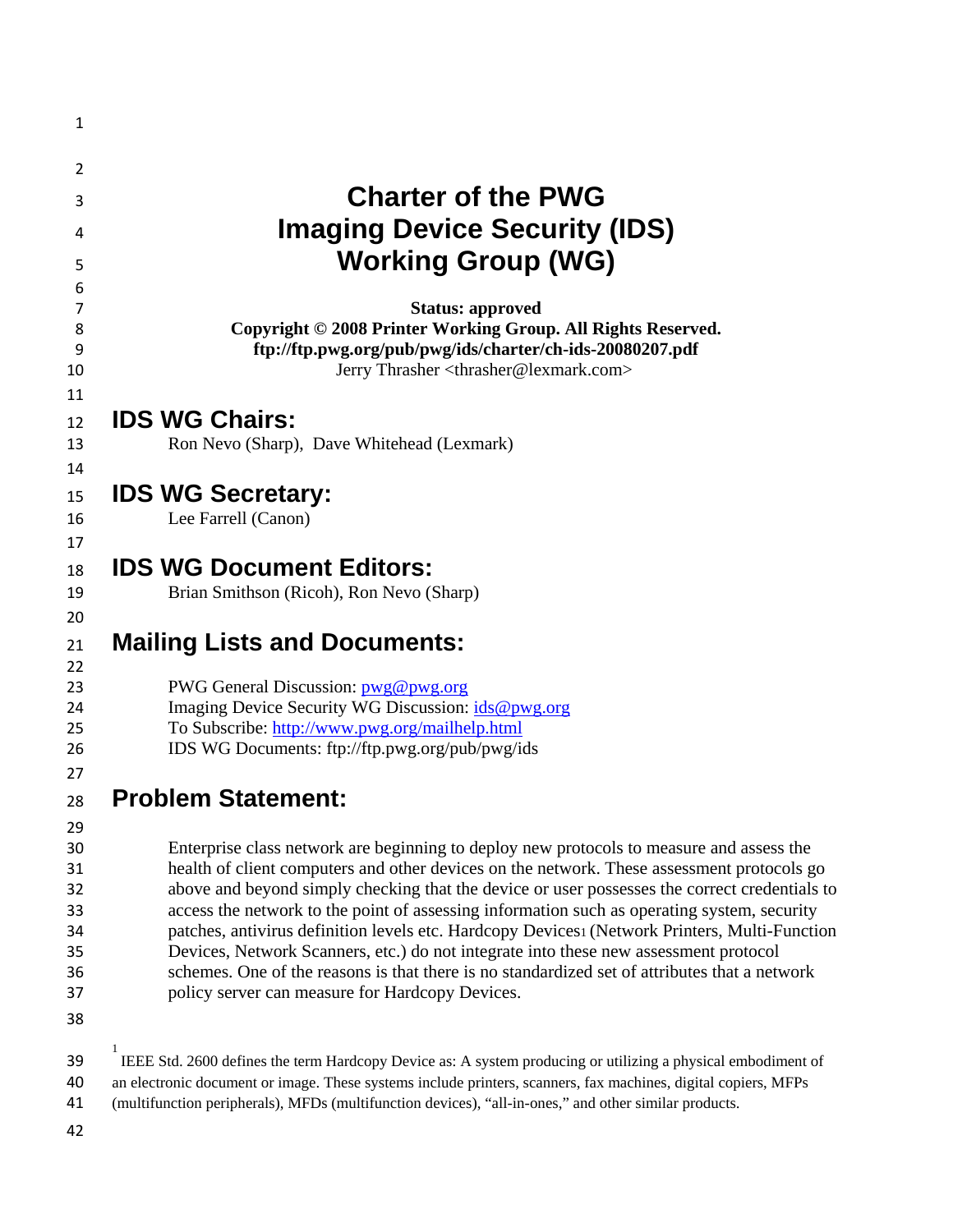| 43       | The Imaging Device Security WG (IDS WG) within the PWG is chartered to focus on this specific                                                                                |
|----------|------------------------------------------------------------------------------------------------------------------------------------------------------------------------------|
| 44       | security issue. The group will define a set of common assessment attributes for Hardcopy Devices                                                                             |
| 45       | and will liaison with the specific Network Assessment Protocol efforts to include Hardcopy Device                                                                            |
| 46       | support in those protocols where necessary, In the future, the IDS WG charter may be revised to                                                                              |
| 47       | allow the working group to deal with other types of Imaging Devices (Network Projectors, Displays,                                                                           |
| 48       | etc.) in the Network Assessment Protocols or other security related work items.                                                                                              |
| 49       | Out-of-scope:                                                                                                                                                                |
| 50       |                                                                                                                                                                              |
| 51       | • OOS-1. Do not define new encryption algorithms.                                                                                                                            |
| 52       |                                                                                                                                                                              |
| 53       | • OOS-2. Do not define any new transport protocols that implement encryption.                                                                                                |
| 54       |                                                                                                                                                                              |
| 55       | • OOS-3. Do not define hash functions or digital signature mechanisms.                                                                                                       |
| 56<br>57 | • OOS-4. Do not define any new network assessment protocols.                                                                                                                 |
| 58       |                                                                                                                                                                              |
| 59       | <b>Objectives:</b>                                                                                                                                                           |
| 60       |                                                                                                                                                                              |
| 61       | · OBJ-1. Define a minimal required set of attributes that can be used to assess a Hardcopy                                                                                   |
| 62       | Device's "fitness" to attach to a network.                                                                                                                                   |
| 63       |                                                                                                                                                                              |
| 64       | • OBJ-2. Define an extended set of attributes for Hardcopy Devices that may include device                                                                                   |
| 65       | configuration attributes to be used for print administrator policy enforcement.                                                                                              |
| 66       |                                                                                                                                                                              |
| 67<br>68 | • OBJ-3. Define a set of example bindings to the leading network assessment protocols. These<br>may include Cisco's Network Access Control (NAC), Microsoft's Network Access |
| 69       | Protection (NAP), the IETF's Network Endpoint Assessment (NEA), and the Trusted                                                                                              |
| 70       | Computing Group's Trusted Network Connect (TNC); as well as other network assessment                                                                                         |
| 71       | protocols.                                                                                                                                                                   |
| 72       |                                                                                                                                                                              |
| 73       |                                                                                                                                                                              |